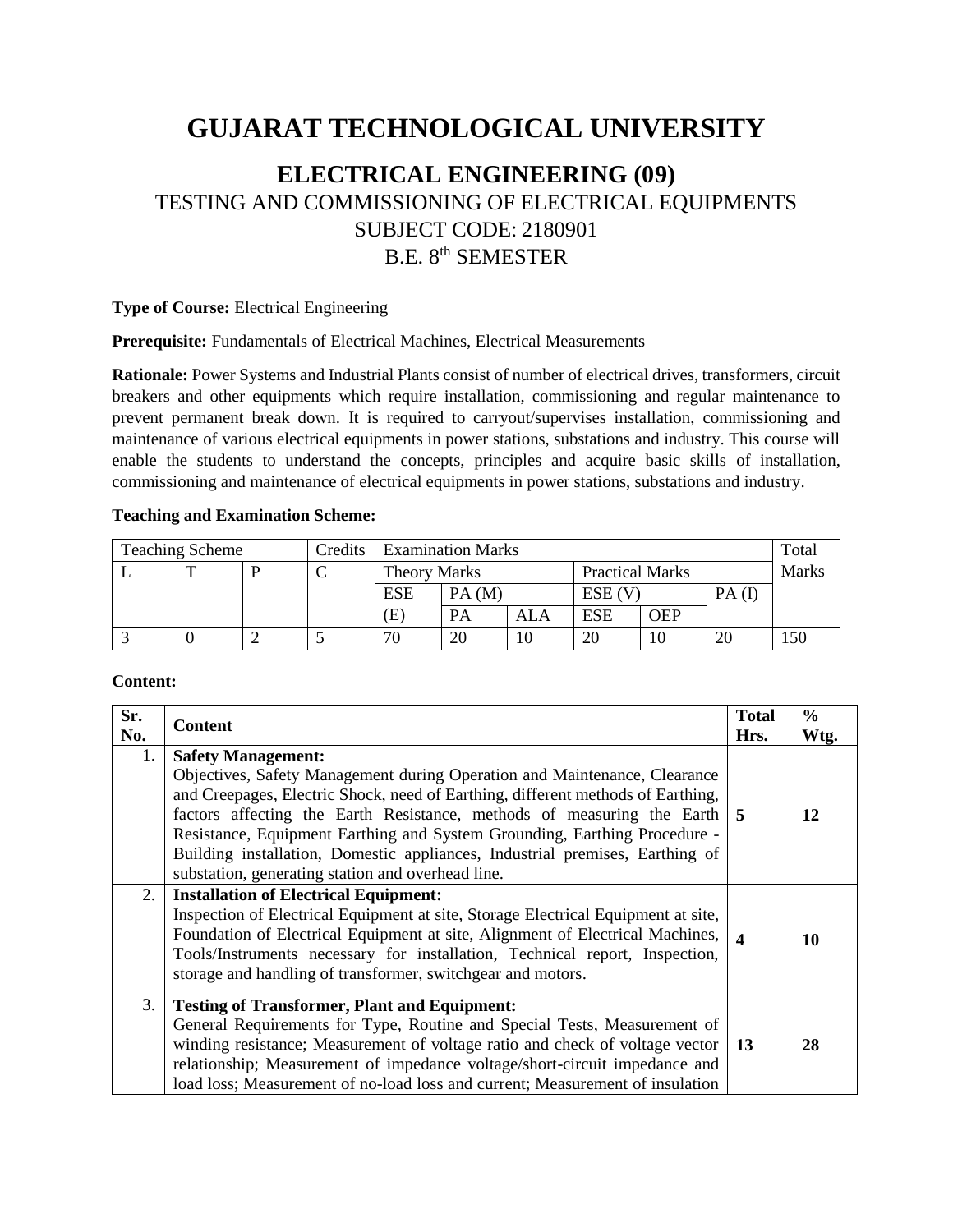| absorption, switching impulse test. testing of Current Transformer and Voltage<br>Transformer, power transformer, distribution transformer, CVT and special<br>transformer with reference to Indian Standard (IS). Drying out procedure for<br>transformer. PI index, Commissioning steps for transformer, Troubleshooting $\&$<br>Maintenance of transformer.<br>[Ref: IS 2026:Part_1-10-Power Transformers: Methods of Test; IS 13956:1994-<br><b>Testing Transformers]</b><br><b>Installation and Commissioning of Rotating Electrical Machines:</b><br>4.<br>Degree of protection, cooling system, degree of cooling with IP-IC code (brief<br>discussion), enclosures, rating of industrial rotating electric machine,<br>installation, commissioning and protection of induction motor and rotating<br>electric machine, drying out of electric rotating machine, insulation resistance<br>measurement, site testing and checking, care, services and maintenance of<br>12<br>26<br>motors, commissioning of synchronous generator, protection and automation of<br>synchronous generator, synchronous motor, D.C. generator and motor with<br>reference to Indian Standard (IS).<br>[Ref: IS 4029:2010-Guide for Testing Three Phase Induction Motors; IS<br>7132:1973-Guide for Testing Synchronous Machines; IS 9320:1979-Guide for<br>Testing of Direct Current (dc) Machines]<br>5 <sub>1</sub><br><b>Transmission line:</b><br>Commissioning of A.C transmission line and HVDC transmission, galvanize<br>steel structure, towers and insulator for transmission and distribution line, tower<br>12<br>$\overline{\mathbf{4}}$<br>footing resistance, substation equipment, bus bar system, power cable, low<br>power control cable, Contactor, GIS (gas insulated substation).<br><b>SWITCH GEAR &amp; PROTECTIVE DEVICES</b><br>6.<br>Standards, Classification, specification, rating and duties of CB, installation,<br>commissioning tests, maintenance schedule, type & routine tests. Operation of<br>12<br>$\overline{\mathbf{4}}$<br>s/s (steps) for line Circuit breaker maintenance. Location of lightening arrester<br>with reasons |                                                                                    |  |
|-------------------------------------------------------------------------------------------------------------------------------------------------------------------------------------------------------------------------------------------------------------------------------------------------------------------------------------------------------------------------------------------------------------------------------------------------------------------------------------------------------------------------------------------------------------------------------------------------------------------------------------------------------------------------------------------------------------------------------------------------------------------------------------------------------------------------------------------------------------------------------------------------------------------------------------------------------------------------------------------------------------------------------------------------------------------------------------------------------------------------------------------------------------------------------------------------------------------------------------------------------------------------------------------------------------------------------------------------------------------------------------------------------------------------------------------------------------------------------------------------------------------------------------------------------------------------------------------------------------------------------------------------------------------------------------------------------------------------------------------------------------------------------------------------------------------------------------------------------------------------------------------------------------------------------------------------------------------------------------------------------------------------------------------------------------------------------------------------------------------------------------------------------------|------------------------------------------------------------------------------------|--|
|                                                                                                                                                                                                                                                                                                                                                                                                                                                                                                                                                                                                                                                                                                                                                                                                                                                                                                                                                                                                                                                                                                                                                                                                                                                                                                                                                                                                                                                                                                                                                                                                                                                                                                                                                                                                                                                                                                                                                                                                                                                                                                                                                             | resistance; Dielectric tests; Temperature-rise, insulation and HV test, dielectric |  |
|                                                                                                                                                                                                                                                                                                                                                                                                                                                                                                                                                                                                                                                                                                                                                                                                                                                                                                                                                                                                                                                                                                                                                                                                                                                                                                                                                                                                                                                                                                                                                                                                                                                                                                                                                                                                                                                                                                                                                                                                                                                                                                                                                             |                                                                                    |  |
|                                                                                                                                                                                                                                                                                                                                                                                                                                                                                                                                                                                                                                                                                                                                                                                                                                                                                                                                                                                                                                                                                                                                                                                                                                                                                                                                                                                                                                                                                                                                                                                                                                                                                                                                                                                                                                                                                                                                                                                                                                                                                                                                                             |                                                                                    |  |
|                                                                                                                                                                                                                                                                                                                                                                                                                                                                                                                                                                                                                                                                                                                                                                                                                                                                                                                                                                                                                                                                                                                                                                                                                                                                                                                                                                                                                                                                                                                                                                                                                                                                                                                                                                                                                                                                                                                                                                                                                                                                                                                                                             |                                                                                    |  |
|                                                                                                                                                                                                                                                                                                                                                                                                                                                                                                                                                                                                                                                                                                                                                                                                                                                                                                                                                                                                                                                                                                                                                                                                                                                                                                                                                                                                                                                                                                                                                                                                                                                                                                                                                                                                                                                                                                                                                                                                                                                                                                                                                             |                                                                                    |  |
|                                                                                                                                                                                                                                                                                                                                                                                                                                                                                                                                                                                                                                                                                                                                                                                                                                                                                                                                                                                                                                                                                                                                                                                                                                                                                                                                                                                                                                                                                                                                                                                                                                                                                                                                                                                                                                                                                                                                                                                                                                                                                                                                                             |                                                                                    |  |
|                                                                                                                                                                                                                                                                                                                                                                                                                                                                                                                                                                                                                                                                                                                                                                                                                                                                                                                                                                                                                                                                                                                                                                                                                                                                                                                                                                                                                                                                                                                                                                                                                                                                                                                                                                                                                                                                                                                                                                                                                                                                                                                                                             |                                                                                    |  |
|                                                                                                                                                                                                                                                                                                                                                                                                                                                                                                                                                                                                                                                                                                                                                                                                                                                                                                                                                                                                                                                                                                                                                                                                                                                                                                                                                                                                                                                                                                                                                                                                                                                                                                                                                                                                                                                                                                                                                                                                                                                                                                                                                             |                                                                                    |  |
|                                                                                                                                                                                                                                                                                                                                                                                                                                                                                                                                                                                                                                                                                                                                                                                                                                                                                                                                                                                                                                                                                                                                                                                                                                                                                                                                                                                                                                                                                                                                                                                                                                                                                                                                                                                                                                                                                                                                                                                                                                                                                                                                                             |                                                                                    |  |
|                                                                                                                                                                                                                                                                                                                                                                                                                                                                                                                                                                                                                                                                                                                                                                                                                                                                                                                                                                                                                                                                                                                                                                                                                                                                                                                                                                                                                                                                                                                                                                                                                                                                                                                                                                                                                                                                                                                                                                                                                                                                                                                                                             |                                                                                    |  |
|                                                                                                                                                                                                                                                                                                                                                                                                                                                                                                                                                                                                                                                                                                                                                                                                                                                                                                                                                                                                                                                                                                                                                                                                                                                                                                                                                                                                                                                                                                                                                                                                                                                                                                                                                                                                                                                                                                                                                                                                                                                                                                                                                             |                                                                                    |  |
|                                                                                                                                                                                                                                                                                                                                                                                                                                                                                                                                                                                                                                                                                                                                                                                                                                                                                                                                                                                                                                                                                                                                                                                                                                                                                                                                                                                                                                                                                                                                                                                                                                                                                                                                                                                                                                                                                                                                                                                                                                                                                                                                                             |                                                                                    |  |
|                                                                                                                                                                                                                                                                                                                                                                                                                                                                                                                                                                                                                                                                                                                                                                                                                                                                                                                                                                                                                                                                                                                                                                                                                                                                                                                                                                                                                                                                                                                                                                                                                                                                                                                                                                                                                                                                                                                                                                                                                                                                                                                                                             |                                                                                    |  |
|                                                                                                                                                                                                                                                                                                                                                                                                                                                                                                                                                                                                                                                                                                                                                                                                                                                                                                                                                                                                                                                                                                                                                                                                                                                                                                                                                                                                                                                                                                                                                                                                                                                                                                                                                                                                                                                                                                                                                                                                                                                                                                                                                             |                                                                                    |  |
|                                                                                                                                                                                                                                                                                                                                                                                                                                                                                                                                                                                                                                                                                                                                                                                                                                                                                                                                                                                                                                                                                                                                                                                                                                                                                                                                                                                                                                                                                                                                                                                                                                                                                                                                                                                                                                                                                                                                                                                                                                                                                                                                                             |                                                                                    |  |
|                                                                                                                                                                                                                                                                                                                                                                                                                                                                                                                                                                                                                                                                                                                                                                                                                                                                                                                                                                                                                                                                                                                                                                                                                                                                                                                                                                                                                                                                                                                                                                                                                                                                                                                                                                                                                                                                                                                                                                                                                                                                                                                                                             |                                                                                    |  |
|                                                                                                                                                                                                                                                                                                                                                                                                                                                                                                                                                                                                                                                                                                                                                                                                                                                                                                                                                                                                                                                                                                                                                                                                                                                                                                                                                                                                                                                                                                                                                                                                                                                                                                                                                                                                                                                                                                                                                                                                                                                                                                                                                             |                                                                                    |  |
|                                                                                                                                                                                                                                                                                                                                                                                                                                                                                                                                                                                                                                                                                                                                                                                                                                                                                                                                                                                                                                                                                                                                                                                                                                                                                                                                                                                                                                                                                                                                                                                                                                                                                                                                                                                                                                                                                                                                                                                                                                                                                                                                                             |                                                                                    |  |
|                                                                                                                                                                                                                                                                                                                                                                                                                                                                                                                                                                                                                                                                                                                                                                                                                                                                                                                                                                                                                                                                                                                                                                                                                                                                                                                                                                                                                                                                                                                                                                                                                                                                                                                                                                                                                                                                                                                                                                                                                                                                                                                                                             |                                                                                    |  |
|                                                                                                                                                                                                                                                                                                                                                                                                                                                                                                                                                                                                                                                                                                                                                                                                                                                                                                                                                                                                                                                                                                                                                                                                                                                                                                                                                                                                                                                                                                                                                                                                                                                                                                                                                                                                                                                                                                                                                                                                                                                                                                                                                             |                                                                                    |  |
|                                                                                                                                                                                                                                                                                                                                                                                                                                                                                                                                                                                                                                                                                                                                                                                                                                                                                                                                                                                                                                                                                                                                                                                                                                                                                                                                                                                                                                                                                                                                                                                                                                                                                                                                                                                                                                                                                                                                                                                                                                                                                                                                                             |                                                                                    |  |
|                                                                                                                                                                                                                                                                                                                                                                                                                                                                                                                                                                                                                                                                                                                                                                                                                                                                                                                                                                                                                                                                                                                                                                                                                                                                                                                                                                                                                                                                                                                                                                                                                                                                                                                                                                                                                                                                                                                                                                                                                                                                                                                                                             |                                                                                    |  |
|                                                                                                                                                                                                                                                                                                                                                                                                                                                                                                                                                                                                                                                                                                                                                                                                                                                                                                                                                                                                                                                                                                                                                                                                                                                                                                                                                                                                                                                                                                                                                                                                                                                                                                                                                                                                                                                                                                                                                                                                                                                                                                                                                             |                                                                                    |  |
|                                                                                                                                                                                                                                                                                                                                                                                                                                                                                                                                                                                                                                                                                                                                                                                                                                                                                                                                                                                                                                                                                                                                                                                                                                                                                                                                                                                                                                                                                                                                                                                                                                                                                                                                                                                                                                                                                                                                                                                                                                                                                                                                                             |                                                                                    |  |
|                                                                                                                                                                                                                                                                                                                                                                                                                                                                                                                                                                                                                                                                                                                                                                                                                                                                                                                                                                                                                                                                                                                                                                                                                                                                                                                                                                                                                                                                                                                                                                                                                                                                                                                                                                                                                                                                                                                                                                                                                                                                                                                                                             |                                                                                    |  |
|                                                                                                                                                                                                                                                                                                                                                                                                                                                                                                                                                                                                                                                                                                                                                                                                                                                                                                                                                                                                                                                                                                                                                                                                                                                                                                                                                                                                                                                                                                                                                                                                                                                                                                                                                                                                                                                                                                                                                                                                                                                                                                                                                             |                                                                                    |  |
|                                                                                                                                                                                                                                                                                                                                                                                                                                                                                                                                                                                                                                                                                                                                                                                                                                                                                                                                                                                                                                                                                                                                                                                                                                                                                                                                                                                                                                                                                                                                                                                                                                                                                                                                                                                                                                                                                                                                                                                                                                                                                                                                                             |                                                                                    |  |
|                                                                                                                                                                                                                                                                                                                                                                                                                                                                                                                                                                                                                                                                                                                                                                                                                                                                                                                                                                                                                                                                                                                                                                                                                                                                                                                                                                                                                                                                                                                                                                                                                                                                                                                                                                                                                                                                                                                                                                                                                                                                                                                                                             |                                                                                    |  |
|                                                                                                                                                                                                                                                                                                                                                                                                                                                                                                                                                                                                                                                                                                                                                                                                                                                                                                                                                                                                                                                                                                                                                                                                                                                                                                                                                                                                                                                                                                                                                                                                                                                                                                                                                                                                                                                                                                                                                                                                                                                                                                                                                             |                                                                                    |  |
|                                                                                                                                                                                                                                                                                                                                                                                                                                                                                                                                                                                                                                                                                                                                                                                                                                                                                                                                                                                                                                                                                                                                                                                                                                                                                                                                                                                                                                                                                                                                                                                                                                                                                                                                                                                                                                                                                                                                                                                                                                                                                                                                                             |                                                                                    |  |

## **Suggested Specification table with Marks (Theory):**

| Distribution of Theory Marks (%) |          |         |         |         |                     |  |
|----------------------------------|----------|---------|---------|---------|---------------------|--|
| R Level                          | 'J Level | A Level | N Level | E Level | $\mathcal{C}$ Level |  |
| 20                               | υc       | 30      |         |         |                     |  |

#### **Reference Books:**

- 1. Rao, S., "Testing, commissioning, operation and maintenance of electrical equipment", 6/E., Khanna Publishers, New Delhi
- 2. Paul Gill, "Electrical power equipment maintenance and testing", CRC Press, 2008.
- 3. Singh Tarlok, "Installation, commissioning and maintenance of Electrical equipment", S.K. Kataria and Sons, New Delhi,
- 4. Philip Kiameh, "Electrical Equipment Handbook: Troubleshooting and Maintenance", McGraw-Hill, 2003.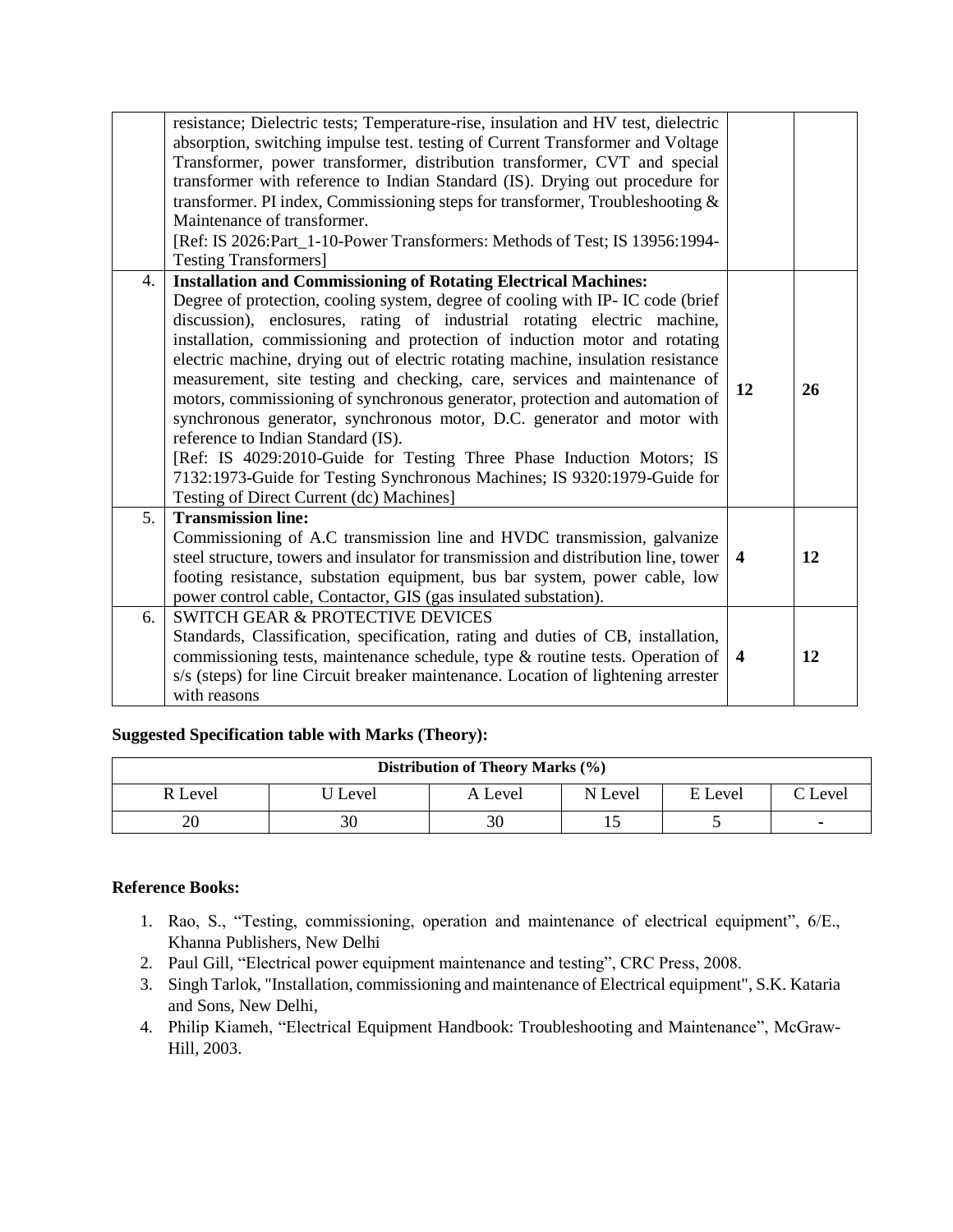5. Relevant Indian Standards (IS Code) and IEEE Standards for-Installation, maintenance and commissioning of electrical equipments/machines.

#### **Course Outcome:**

After learning the course, the students will be able to Undertake installation, commissioning and maintenance of various electrical equipments, including:

- 1. Preparation of maintenance schedule of different equipment and machines
- 2. Trouble shooting chart for various electrical equipment, machines and domestic appliances
- 3. Procedure of different types of earthing for different types of electrical installations
- 4. Familiar about electrical safety regulations and rules during maintenance.

#### **List of Experiments:**

- 1. Interpret IE rules pertaining to safety, Show the action to be taken when a person comes in contact with a live wire, undertake drill operation for using fire extinguisher for safety against fire
- 2. Measure insulation resistance of a winding/cables/wiring installation
- 3. Types of earthing & Measurement of earth resistance of installation of building and appliances by different methods
- 4. Study of Power Quality and Harmonics due to various type of load using Power Analyzer.
- 5. To study of drying out process of Transformer and The procedure of drying out of electrical equipment
- 6. Perform various tests on insulating oil
- 7. To study various Test of Induction Motor and their significance
- 8. To study various Test of Synchronous Machine and their significance
- 9. To carry out routine tests on a given contactor used in the 3-phase supply
- 10. To find out Phase shift in a transformer
- 11. To find out reflection of fault current on opposite side of the transformer

## **Open Ended Problems/ Suggested Student Activities:**

- Arrange a visit to nearby industry/substation to observe installation/commissioning and troubleshooting of various electrical equipment and machines.
- Arrange expert lectures of the professional engineers involved in installation, commissioning and testing of heavy power equipments/machines.
- Use Flash/Animations to demonstrate installation of various electrical equipment and devices.

#### **Major Equipments:**

- 1. Experimental Test rig for Transformer, Induction Motor, Synchronous Motor.
- 2. Digital Multi-meter & Clamp on Meter
- 3. Digital Tachometer
- 4. Oil testing kit.
- 5. Megger
- 6. 3-phase Power Analyzer

#### **List of Open Source Software/learning website:**

1. http://www.bis.org.in/index.asp